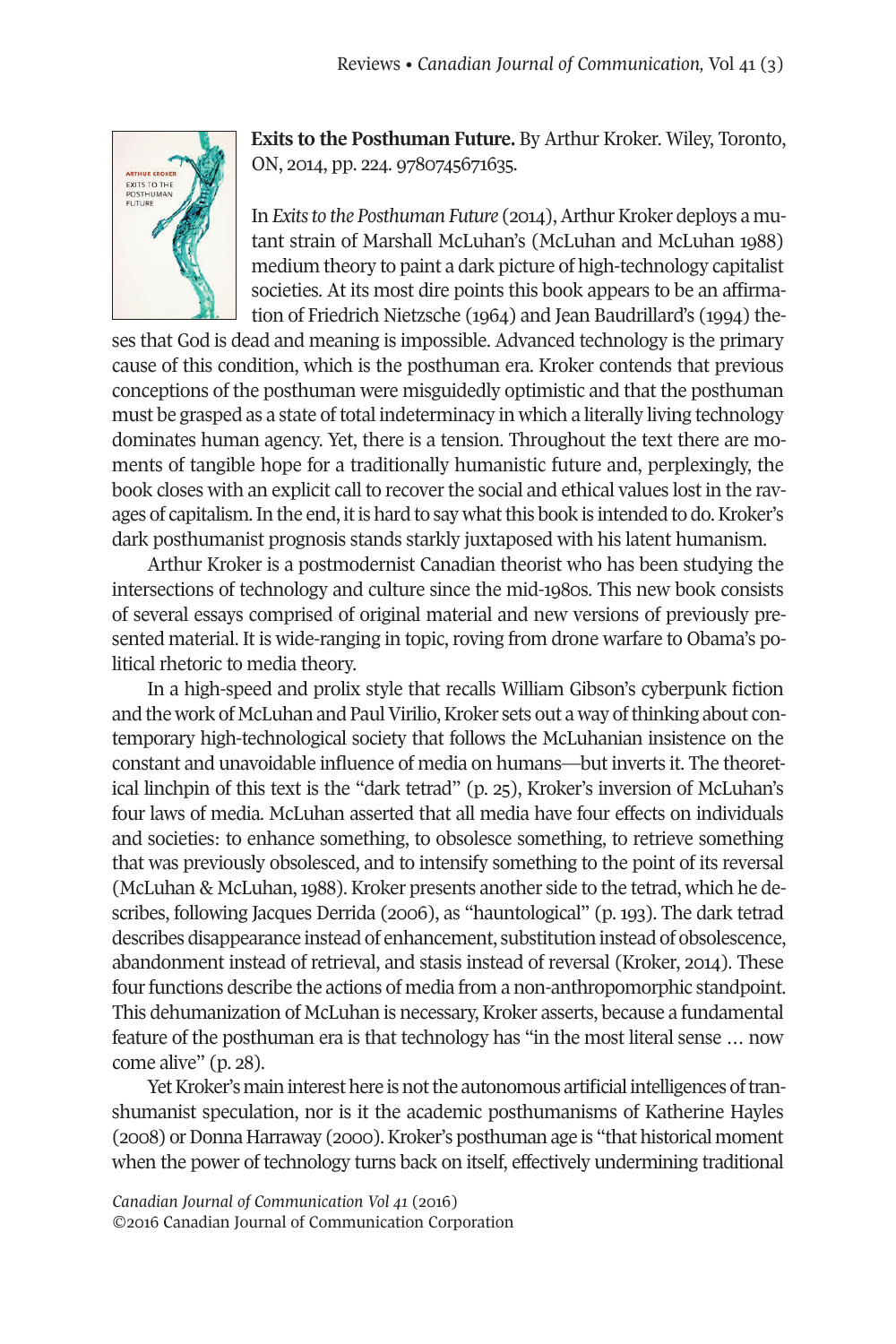concepts such as subjectivity, privacy, and bounded consciousness in order to render all things truly uncertain and unknowable" (p. 7). It is a "dystopian phase of information technology" in which "the informatics of domination has appropriated the resistance spirit of the borderlands" (p. 96). Kroker argues that the permeable human/machine boundaries of Hayles and Harraway have been superseded by all-encompassing machinic control. Kroker's posthuman is thus a dark time for beings that still think of themselves as human.

It is also a dark time because it is quite literally haunted. Kroker holds that: "the essence of the posthuman axiomatic inheres in the fact that technology now eagerly seeks out that which was previously marginalized as simultaneously ways of mobilizing itself as it effectively recodes every aspect of social and nonsocial existence" (p. 6). This is the hauntological aspect of media: that which was previously marginalized is resurrected by technologies to serve as their contents and reasons for being with no logic discernable to humans. The result is the bewildering posthuman era, which Kroker adumbrates using the concepts of acceleration, drift, and crash. Acceleration will be familiar to readers of other postmodernist technology theorists, such as Virilio, and needs little elaboration. Crash depicts the collision between accelerated technologies and traditional human qualities.

Drift is Kroker's most compelling contribution to thinking the posthuman. Drift describes the perturbations of a society no longer directed by human intention, but by myriad, incremental, and unpredictable mutations in the codes that underlie molar reality. Code drift "is the spectral destiny of the story of technology," (p. 50) but it is also "nothing new," (p. 52) in that human evolution is a history of sampling errors. The posthuman era is described as one of "drift culture" in that the randomness and non-teleological nature of the molecular realm takes over the molar. The dark tetrad is thus to be understood as a schematic of how code drift rearranges the world without intention or consciousness. Code drift converts humans to "data flesh" that "fully absorbs the primary modernist disavowal—the sense of the absurd in all the great referentials—as its key conditions of possibility" (p. 53). Drift culture is the technological proof of existentialism.

Kroker is quite brief on suggesting how we ought to proceed with social life in the drifting absurdity of the posthuman era. He devotes only a four-page epilogue to the question of what is to be done now. Not surprisingly, given the existentialist tone of the work, he advocates an aesthetic comportment toward the posthuman. Specifically, he endorses an aesthetics based on Jean-François Lyotard's (2011) notion of the "figural" or adiscursive gestalt—presumably adapting it to grasp the adiscursivity of ubiquitous code: "Art of this (posthuman) orderrecodes the question of aesthetics by the creation of a mode of perception that fully opens to the discontinuous, the fragmentary, the uncertain, the reversal" (Kroker 2014, p. 197). This call for extreme openness evokes Nietzsche's Dionysian mode of being, in which destruction and creation possess equal valence, but Kroker quickly qualifies this, asserting that since:

the posthuman condition has revealed decadence … as the basic ontology of late capitalism, the point of a figural art that would "harden, worsen, accelerate decadence" would be precisely the reverse, that is to say, it would